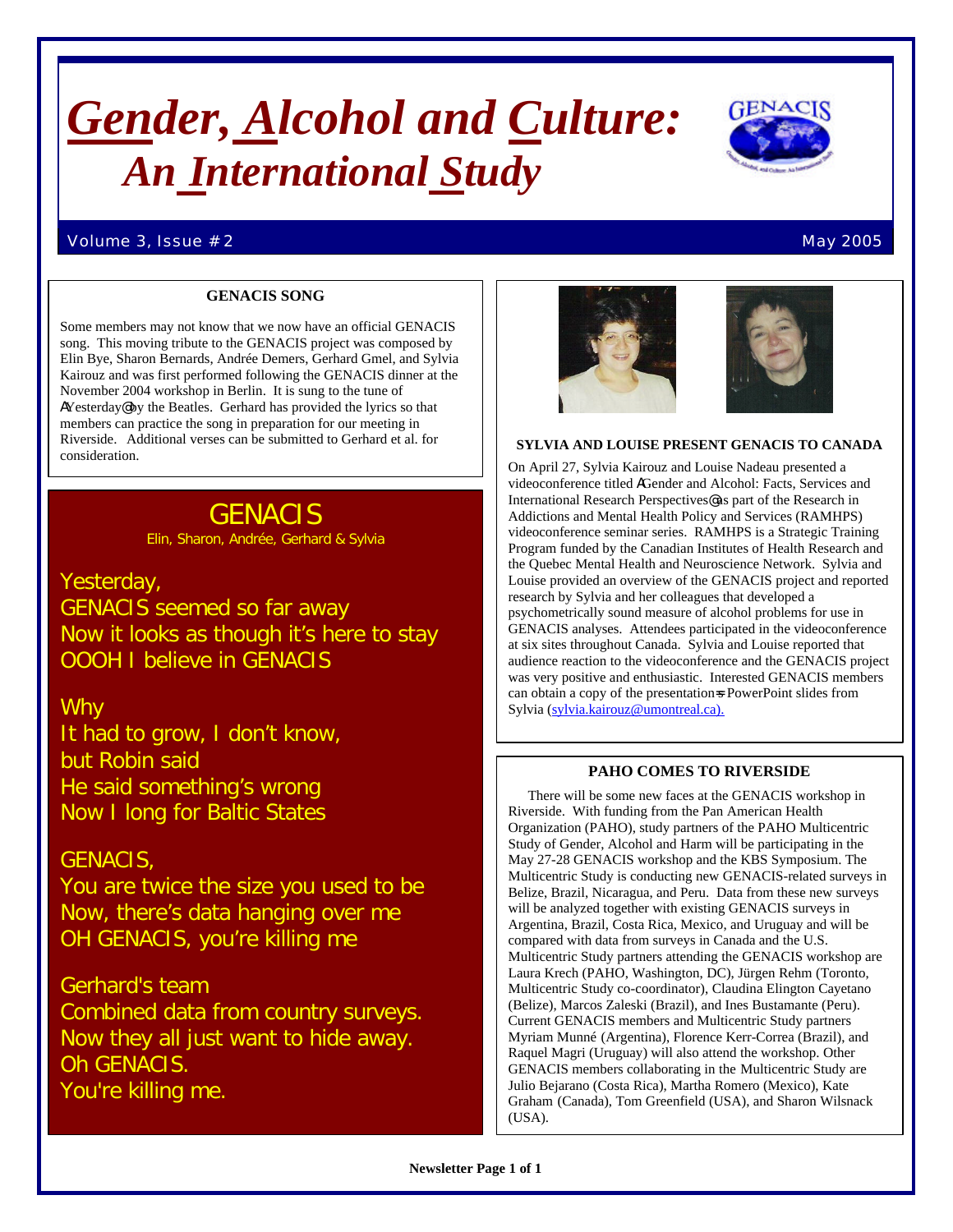|                 | <b>IRGGA/GENACIS Meetings</b><br>Riverside, California           |                                                           |  |                                                   |  |
|-----------------|------------------------------------------------------------------|-----------------------------------------------------------|--|---------------------------------------------------|--|
|                 | <b>Friday, May 27, 2005</b>                                      |                                                           |  |                                                   |  |
| $09:00 - 10:30$ | <b>GENACIS Plenary</b>                                           |                                                           |  |                                                   |  |
|                 | (Santa Barbara Room)                                             |                                                           |  |                                                   |  |
| $09:00 - 09:30$ | Welcome and introductions<br>Discussion of agenda                |                                                           |  |                                                   |  |
| $09:30 - 10:00$ | Updates: EU, WHO, UND                                            |                                                           |  |                                                   |  |
| $10:00 - 10:30$ | PAHO project update                                              |                                                           |  |                                                   |  |
| $10:30 - 11:00$ | <b>Coffee break</b>                                              |                                                           |  |                                                   |  |
| $11:00 - 12:30$ | <b>Paper Groups: Drinking Patterns</b>                           |                                                           |  |                                                   |  |
|                 | (Santa Barbara, San Gabriel, San Diego East, and San Diego West) |                                                           |  |                                                   |  |
| $12:30 - 14:00$ |                                                                  | <b>Lunch break</b>                                        |  |                                                   |  |
| $14:00 - 15:30$ |                                                                  |                                                           |  | <b>Societal-Level</b>                             |  |
|                 | <b>Violence</b>                                                  | <b>Health &amp; Lifestyle</b><br>(San Diego East)         |  | <b>Predictors</b>                                 |  |
|                 | (San Gabriel)                                                    |                                                           |  | (San Diego West)                                  |  |
| $15:30 - 16:00$ | <b>Coffee break</b>                                              |                                                           |  |                                                   |  |
| $16:00 - 17:30$ | <b>Paper Groups: Drinking Problems</b>                           |                                                           |  |                                                   |  |
|                 | (Santa Barbara, San Gabriel, San Diego East, and San Diego West) |                                                           |  |                                                   |  |
| $17:30 - 19:30$ | <b>Steering Committee Meeting</b>                                |                                                           |  |                                                   |  |
| $09:00 - 10:30$ |                                                                  | Saturday, May 28, 2005<br><b>Intimacy &amp; Sexuality</b> |  | <b>Social Inequalities</b>                        |  |
|                 | (Santa Barbara)                                                  |                                                           |  | (San Gabriel)                                     |  |
| $10:30 - 11:00$ |                                                                  | <b>Coffee break</b>                                       |  |                                                   |  |
| $11:00 - 12:30$ | <b>Drinking Patterns</b><br>(Santa Barbara)                      | <b>Violence</b><br>(San Gabriel)                          |  | <b>Social Inequalities</b><br>(San Diego West)    |  |
| $12:30 - 14:00$ |                                                                  | <b>Lunch break</b>                                        |  |                                                   |  |
| $14:00 - 15:30$ | <b>Drinking Problems</b><br>(Santa Barbara)                      | <b>Intimacy &amp; Sexuality</b><br>(San Gabriel)          |  | Health & Lifestyle<br>(San Diego West)            |  |
| $15:30 - 16:00$ | Coffee break                                                     |                                                           |  |                                                   |  |
| $16:00 - 17:30$ | <b>GENACIS Plenary (wrap-up)</b>                                 |                                                           |  |                                                   |  |
|                 | (Santa Barbara Room)                                             |                                                           |  |                                                   |  |
| 18:30           | Unofficial GENACIS group dinner ("on your own")                  |                                                           |  |                                                   |  |
|                 | <b>Sunday, May 29, 2005</b>                                      |                                                           |  |                                                   |  |
|                 |                                                                  |                                                           |  | No GENACIS sessions, members encouraged to attend |  |
|                 |                                                                  | ISAJE publishing workshop                                 |  |                                                   |  |
|                 | <b>Tuesday, May 31, 2005</b>                                     |                                                           |  |                                                   |  |
|                 | <b>IRGGA Plenary</b>                                             |                                                           |  |                                                   |  |
| $16:00 - 17:30$ | (Santa Barbara Room)                                             |                                                           |  |                                                   |  |
| $17:30 - 19:00$ | <b>Steering Committee Meeting (tentative)</b>                    |                                                           |  |                                                   |  |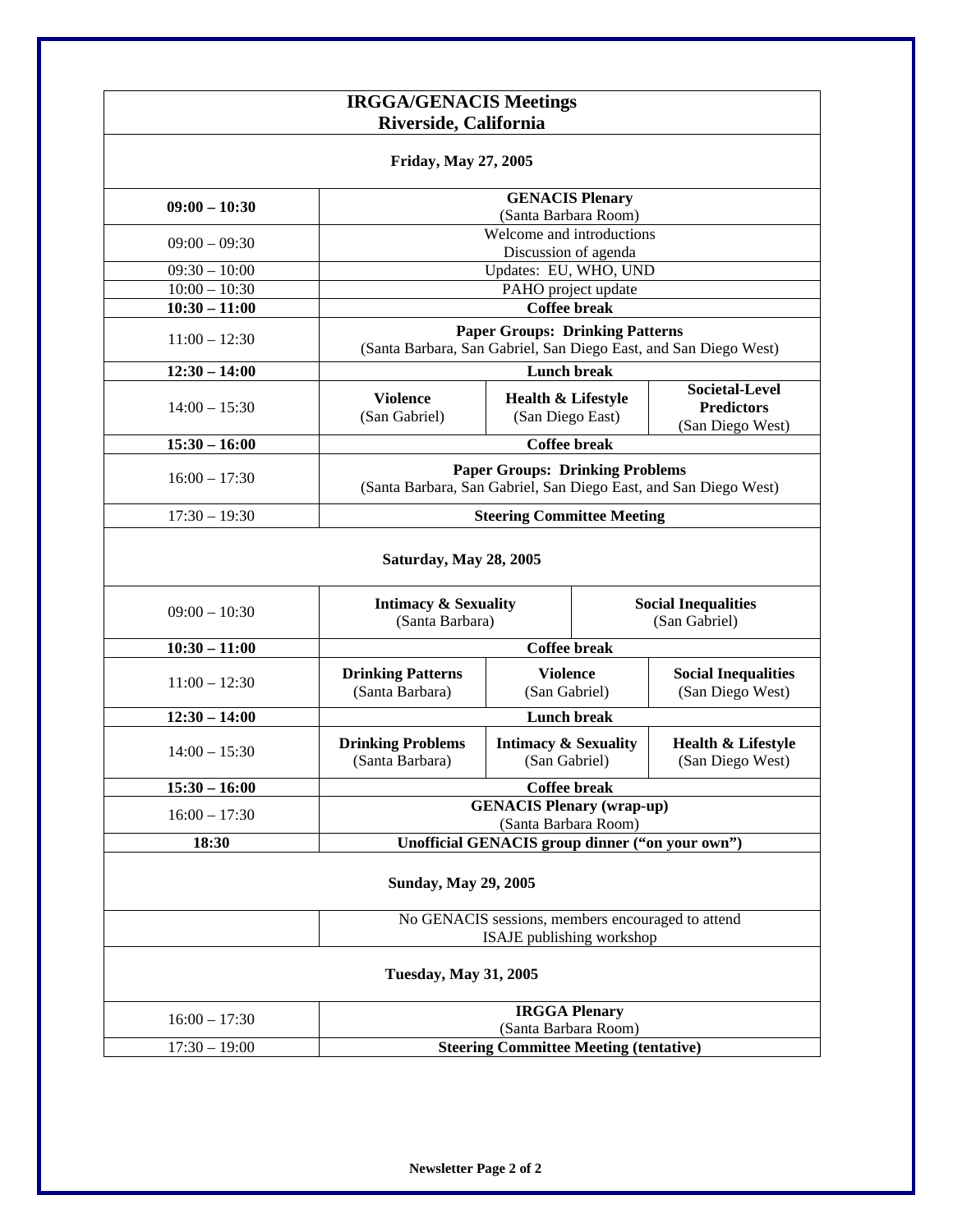**GENACIS members will present a number of papers at KBS 2005. The following list gives the titles and presentation times for papers authored or co-authored by GENACIS members. For papers with multiple authors, only the GENACIS member's name is given.**

**Monday, May 30, 2005:**

9:00 a.m. - 10:30 a.m.

**Isidore Obot:** WHO's resolution on public health and alcohol.

**Robin Room:** Alcohol and the World Health Organization.

11:00 a.m. - 12:30 p.m.

**Gerhard Gmel et al:** Alcohol attributable risks of injury in a Swiss emergency room: The link between volume of drinking, drinking patterns and drinking in the event.

**Elin Bye:** Assaults and homocide rates in Norway 1880-2003: Alcohol, economy and the role of social integration.

**J. Joosten & Ronald Knibbe:** Cultural variations in suggesting to drink less.

**Giora Rahav:** The gender ratio in drinking: A preliminary crossnational analysis.

2:00 p.m. - 3:30 p.m.

**Thomas Greenfield et al:** Drinking patterns of Mexican Americans: A re-visit of immigration status and acculturation.

**Thomas Greenfield et al:** Explaining the ethnic differences in risk of alcohol-related problems and dependence symptoms among US drinkers.

#### 4:00 p.m. - 5:30 p.m.

**Akanidomo Ibanga:** Amount of alcohol considered appropriate to take in different settings.

**Louise Nadeau:** A qualitative analysis of the roles of substance use in female-perpetrated partner violence in female substance abusers' couples.

**Madhabika Nayak & Satish Kumar:** Alcohol and spousal violence-related injury: Does the association vary by type of violence?

**Tuesday, May 31, 2005:**

9:00 a.m. - 10:15 a.m.

**Pia Makela et al:** Alcohol and preventive paradox: Wide-ranging harms and drinking pattern.

**Zofia Mielecka-Kubien:** Application of the distribution of alcohol consumption to estimation of the range of alcohol abuse (on the basis of GENACIS data).

11:00 a.m. - 12:30 p.m.

**Martin Plant & Moira Plant:** Bar wars: Media frenzy and licensing policy under Tony Blair.

**Pia Makela et al:** Protection from and risk of increased mortality associated with patterns of alcohol use in the multiple risk factor intervention trial (MRFIT) cohort.

**Ronald Knibbe et al:** Problem drinking in The Netherlands: A longitudinal general population study.

**Kim Bloomfield et al:** Socio-demographic determinants of alcohol consumption in the Danish general population.

**Laura Krech et al:** The development of international PSAs and break-through messaging about under-aged drinking: An innovative partnership between academia, a college of design and a global health organization.

#### 2:00 p.m. - 3:30 p.m.

**Ann Hope:** Alcohol policy in Ireland: The price of drink.

**Thomas Greenfield et al:** Health effects from drinking: Type, severity and associated drinking patterns.

**Allaman Allamani et al:** The Florence 1 early identification and brief intervention project.

**Christina Andersson, Lena Spak, & Fredrik Spak:** Prevalence of drug use in three cohorts of young Swedish women.

**Kathryn Graham, Andree Demers, et al:** Adapting the AUDIT for use in a non-clinical telephone survey: Results from the GENACIS Canada survey.

**Thomas Greenfield et al:** Evaluating the effects of beverage-specific drink ethanol content estimates on alcohol consumption measures, coverage of sales statistics and prediction of outcomes.

**Wednesday, June 1, 2005:**

9:00 a.m. - 10:30 a.m.

**Herve Kuendig & Emmanuel Kuntsche:** Family bonding, drinking families, and adolescent alcohol use.

11:00 a.m. - 12:30 p.m.

**A.M. Tucci, F. Kerr-Correa et al:** Childhood neglect and abuse in alcohol and drug dependent patients and in patients with depression: Evaluation by the Childhood Trauma Questionnaire CTQ.

**Louise Nadeau et al:** DUI repeated offenders: Cloninger's Type II alcoholism features and recidivism.

**Karen Trocki & Laurence Michalak:** One thing led to another and it just happened: Understanding sexual "decision-making" in the age of AIDS.

**Ronald Knibbe et al:** Pastime in a pub: Observations of young adults' activities and alcohol consumption.

**Andree Demers, Sylvia Kairouz, et al:** When the forest hides the trees: A setting typology of drinking contexts among Canadian undergraduates.

**Thursday, June 2, 2005:**

9:00 a.m. - 10:30 a.m.

**Kathryn Graham et al:** To what extent is intoxication associated with aggression in bars?: A multilevel analysis.

11:00 a.m. - 12:30 p.m.

**Raquel Magri et al:** Legal and illegal drug consumption in recent detainees.

**Pia Makela et al:** Alcohol-related mortality in Finland 1987 - 2003: A register-based follow-up study.

#### 2:00 p.m. - 3:30 p.m.

**Thomas Greenfield, Madhabika Nayak, et al:** Risks of drinking for the treated or concerned are higher than others, for given patterns of drinking.

4:00 p.m. - 5:30 p.m.

**Akanidomo Ibanga:** Who is pressuring who to drink or drink a little more than intended?

**Siri Hettige:** Abstinence: The influence of socio-cultural factors vs pragmatic consideration.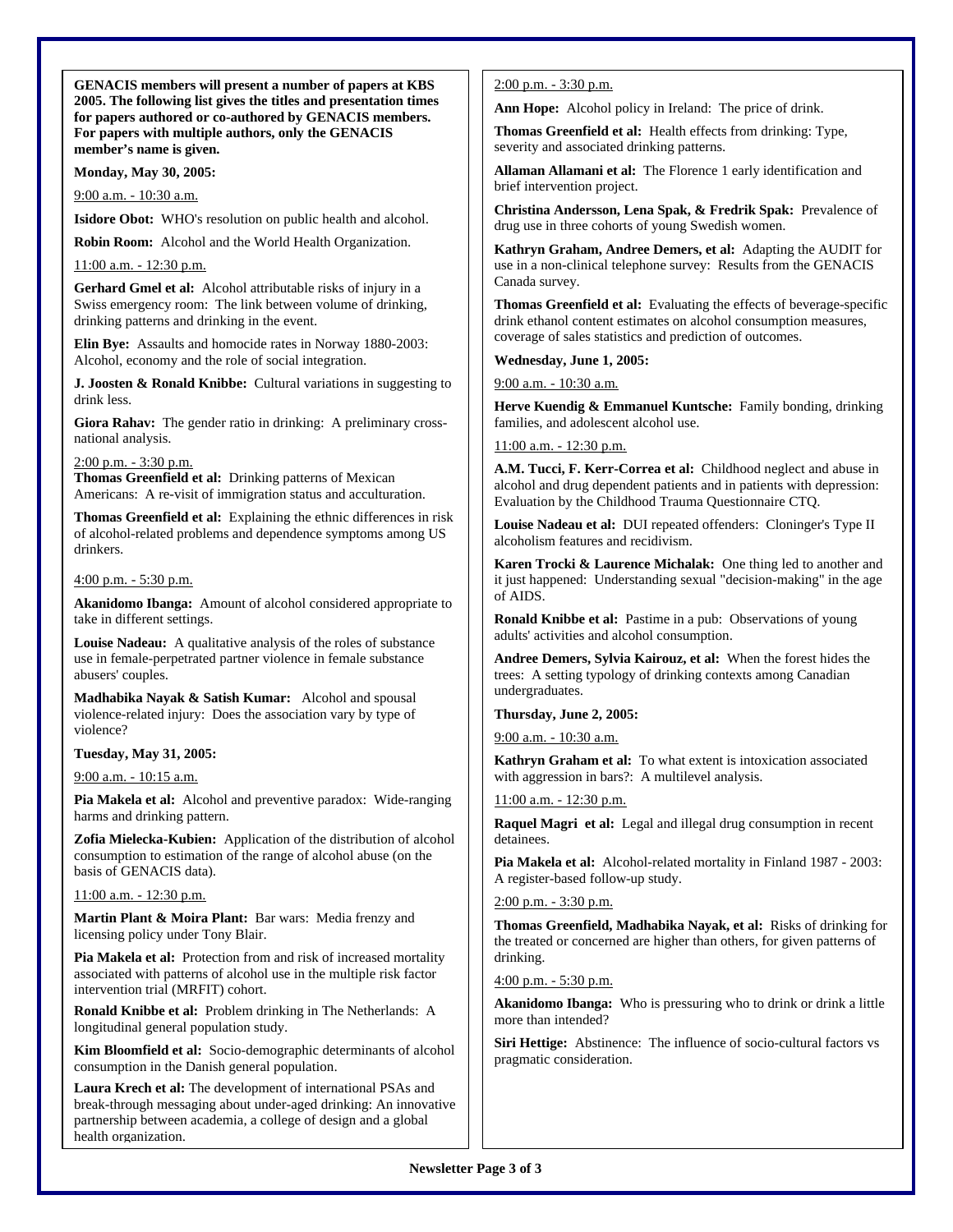# Downtown Riverside Wallküng Map

Riverside enjoys a rich heritage with Spanish and Hispanic influence reflected in the city's architecture, cuisine, culture and civic life. Riverside has evolved from a quiet agricultural colony into a dynamic, active city and a hub of higher education, technology, commerce, law, finance and culture. Located by corresponding number are the following:

- 1. **Historic Fox Theatre**
- The Mission Inn, A National  $2.$ **Historic Landmark Hotel**
- **Old City Hall**  $3.$
- **Chinese Pavilion** 4.
- Mario's Italian Restaurant 5.
- Universalist Unitarian Church 7.
- **Municipal Museum**  $8.$

**Public Library** 

6.

- **First Congregational Church**  $9.$
- 10. First Church of Christ Scientist
- 11. Municipal Auditorium
- 12. Riverside Art Museum
- 13. Old Spaghetti Factory

15. North Park

14. Historic Union Pacific Railroad Depot

- 16. Coffee Depot
- 17. UCR California Museum of Photography
- 18. White Park
- Riverside City Hall/Veteran's Memorial  $19.$
- **Historic Riverside County Courthouse**  $20.$
- 21. Greater Riverside Chambers of Commerce
- 22. Riverside Marriott
- 23. Riverside Convention Center & Plaza
- 24. Sevilla Restaurant
- 25. Riverside County Hall of Justice
- Riverside Convention & Visitor Bureau  $26.$
- 27 MiTortilla



**Newsletter Page 4 of 4**